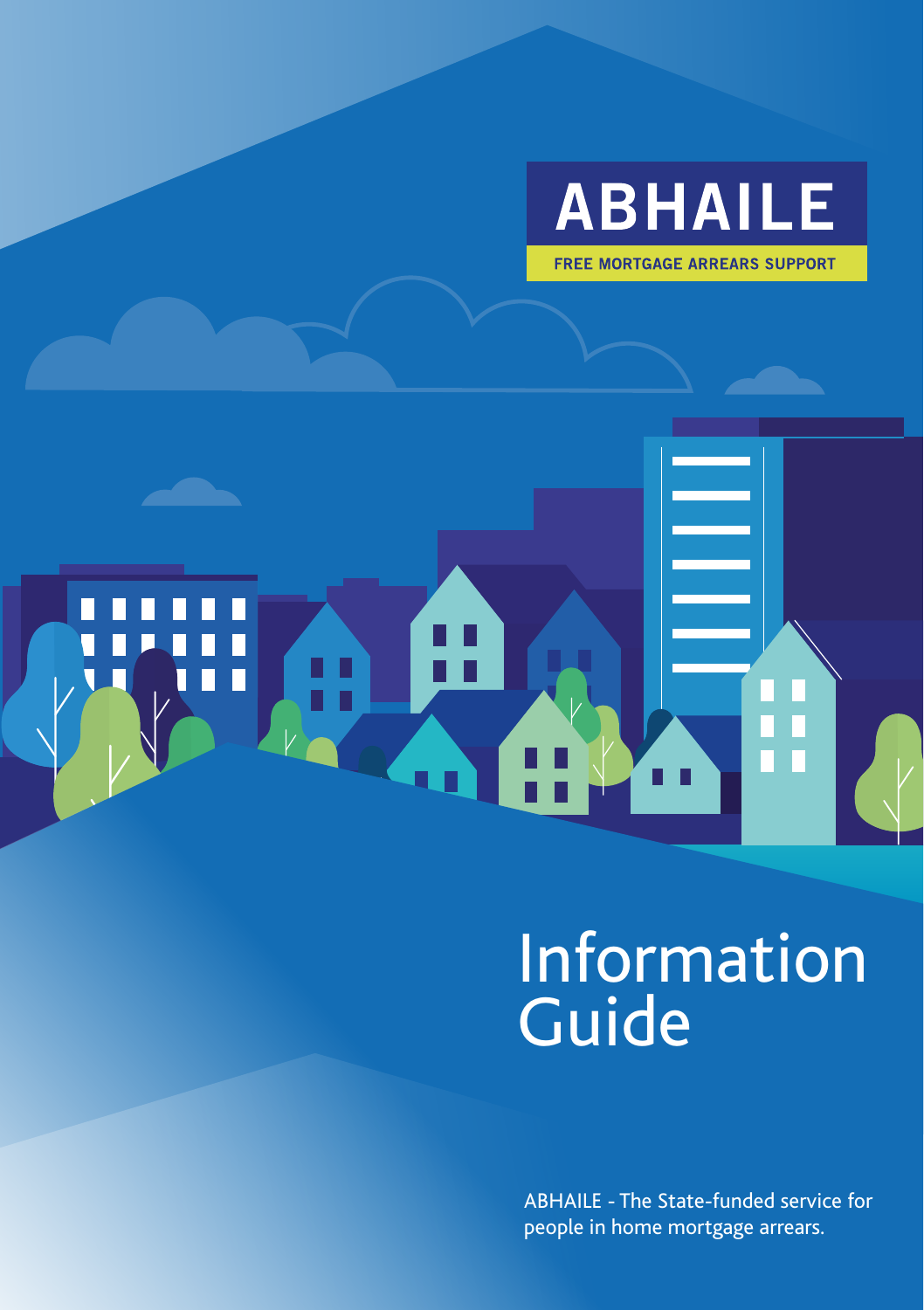

Call between 9am to 8pm Monday-Friday Log on to **[mabs.ie](http://www.mabs.ie)** to find out more

**[mabs.ie/abhaile](http://www.mabs.ie/abhaile)**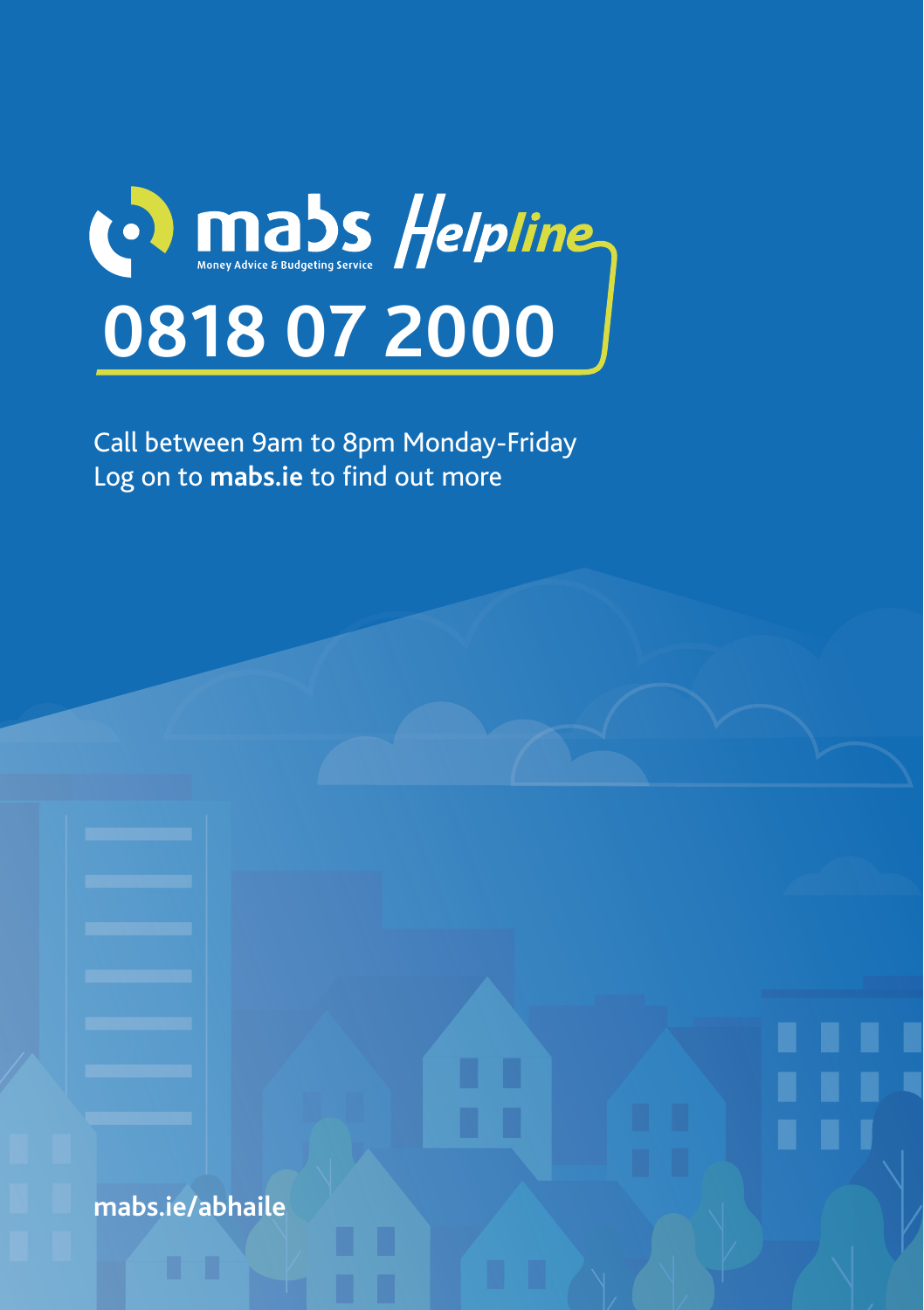## **1. About Abhaile**

Abhaile is a scheme to help homeowners find a resolution to home mortgage arrears. It provides free expert financial and legal advice from qualified and regulated professionals, which are available through MABS or a Personal Insolvency Practitioner (PIP).

The aim of Abhaile is to help mortgage holders in arrears to find the best solutions and keep them wherever possible, in their own homes. A dedicated mortgage arrears adviser will work with you and your lender to find the best solution for your situation.

## **2. I am in mortgage arrears, what can Abhaile offer me?**

Abhaile can help you in a number of different ways. Panels of qualified and regulated financial and legal professionals have been set up to give financial advice and legal professionals have been set up to give legal advice and assistance. You can choose someone from these panels to give you the advice you need. The panel details are available on the website **[www.mabs.ie/abhaile](http://www.mabs.ie/abhaile)**

#### a. Financial advice

If you need financial advice, you can get a free face-to-face meeting with an expert financial adviser. The adviser can help you to work through your money situation and explain to you what options are available to help with your mortgage arrears. Where possible the adviser will help you to find a way to keep you in your home.

The expert adviser could be a Money Advice and Budgeting Service (MABS) Dedicated Mortgage Arrears (DMA) adviser, a Personal Insolvency Practitioner (PIP) or an accountant.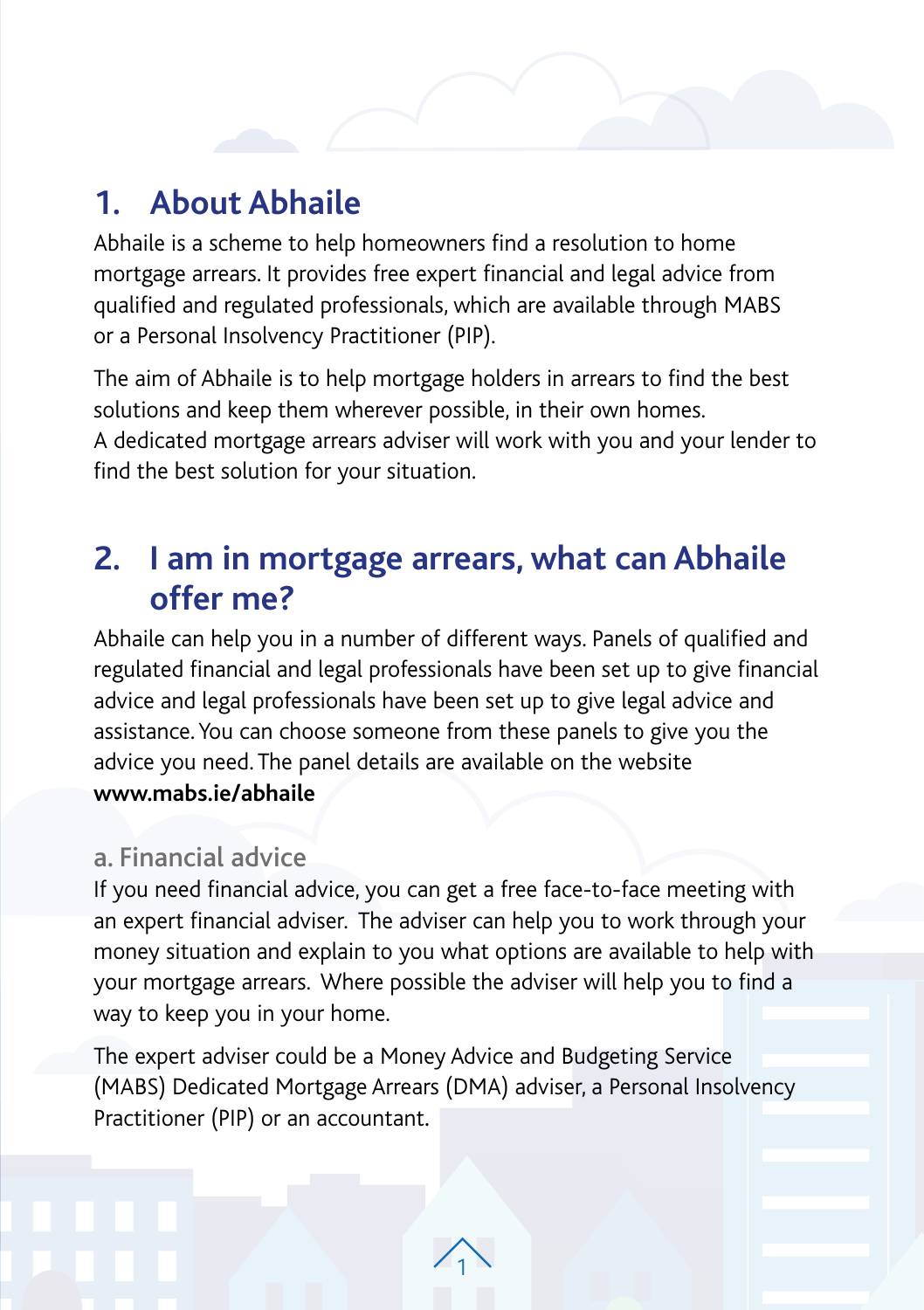## b. Legal advice and assistance

You may need legal advice on issues related to your mortgage arrears. Under Abhaile you can have a free face-to-face meeting with a solicitor, who will explain your legal situation and advise you how best to resolve it.

If you are called to court to face repossession proceedings on your home, you will be able to meet a Duty Solicitor at the court. The Duty Solicitor may be able to speak for you in court, and explain to you the proceedings. Further details on the Duty Solicitor can be found on page 8 of this booklet.

A MABS staff member known as a Court Mentor, will also be present at court to help you. They will guide you through next steps and the supports that are available to you.

# **3. Will I have to pay to get advice under Abhaile?**

No. Abhaile is 100% State-funded. If you qualify for Abhaile, you do not have to pay anything for the service it provides.

All of the professional advisers working with Abhaile have agreed to provide a fixed amount of advice and help free of charge to people who meet the conditions.

# **4. How do I qualify for Abhaile?**

To qualify for help under Abhaile, you must meet all of these four conditions.

#### YOU MUST BE

a. In mortgage arrears on your home;

AND

b. Insolvent. This means that you are unable to pay your debts in full as they fall due. MABS or your PIP will be able to help you to work this out;

AND

c. At risk of losing your home because of arrears. For example, you may have received a letter from your mortgage lender to say that you are not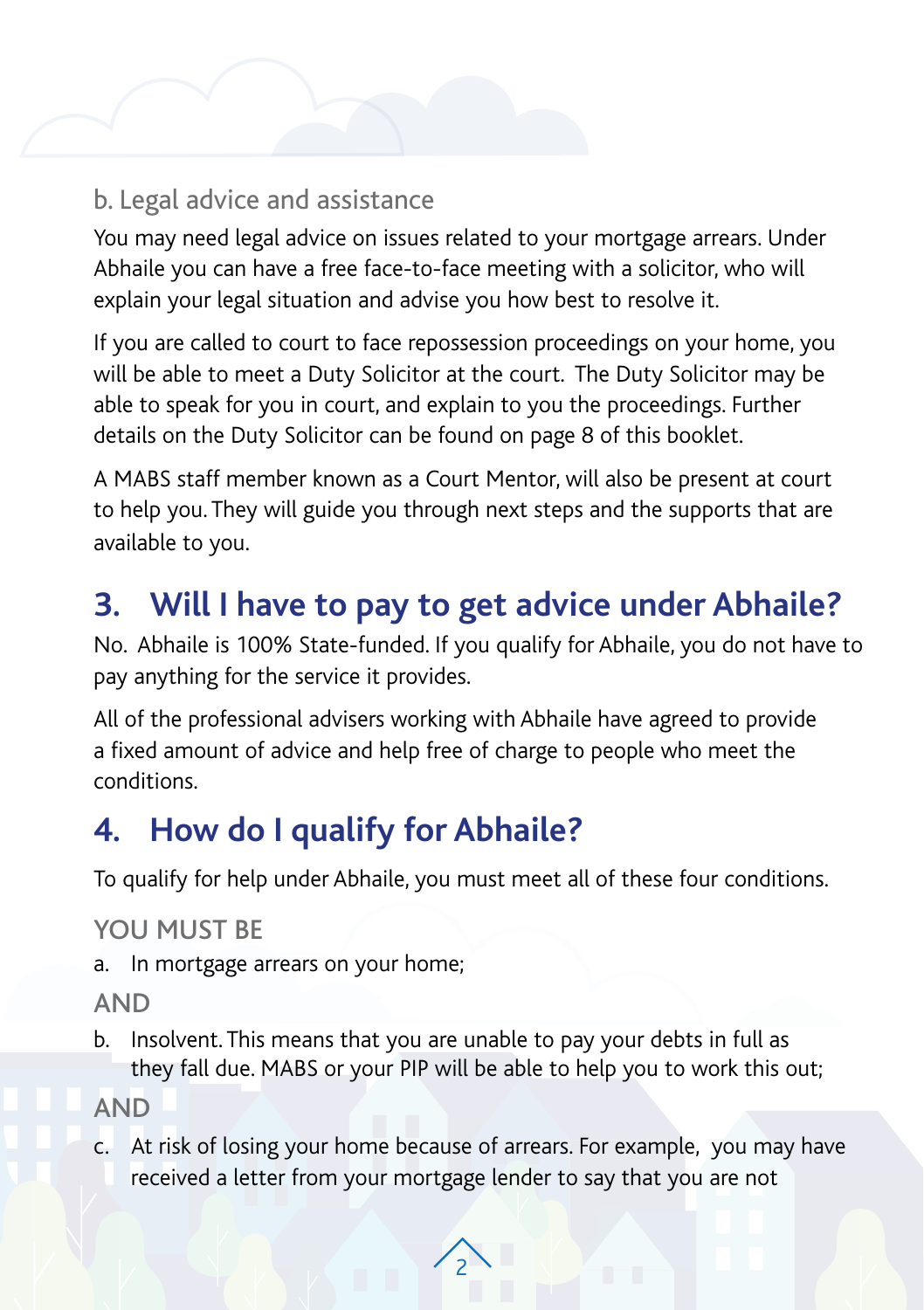co-operating, that your mortgage is unsustainable, or inviting you to consider selling or surrendering your home, or saying that they are going to begin repossession proceedings or that proceedings have already begun.

#### AND

d. 'Reasonably accommodated'. This means that the costs of continuing to live in your home are not disproportionately expensive, bearing in mind your reasonable living accommodation needs and those of your dependants, and the costs of alternative accommodation in your case.

Don't worry if you're not sure, MABS or your PIP will be able to tell you whether you meet these conditions.

# **5. How does Abhaile work?**

To get any help under Abhaile, you must apply to the Money Advice and Budgeting Service (MABS).

If you qualify for Abhaile, MABS will help you to get the assistance and advice you need. They could direct you to a MABS Dedicated Mortgage Arrears (DMA) Adviser who can give you expert help and advice on dealing with debts. They could also direct you to a Personal Insolvency Practitioner (PIP), an accountant or a solicitor for specialised financial and legal advice and help.

A personal insolvency practitioner (PIP) from Abhaile's panel of PIPs can also help you to apply for help under Abhaile, through MABS.

To deliver this specialised help nationwide, three bodies have worked with MABS to set up panels of professional advisers with experience in mortgage arrears:

- The Insolvency Service of Ireland has set up a panel of personal insolvency practitioners (PIPs)
- The Legal Aid Board has set up a panel of solicitors
- The Citizens Information Board has set up a panel of accountants.

 $\overline{a}$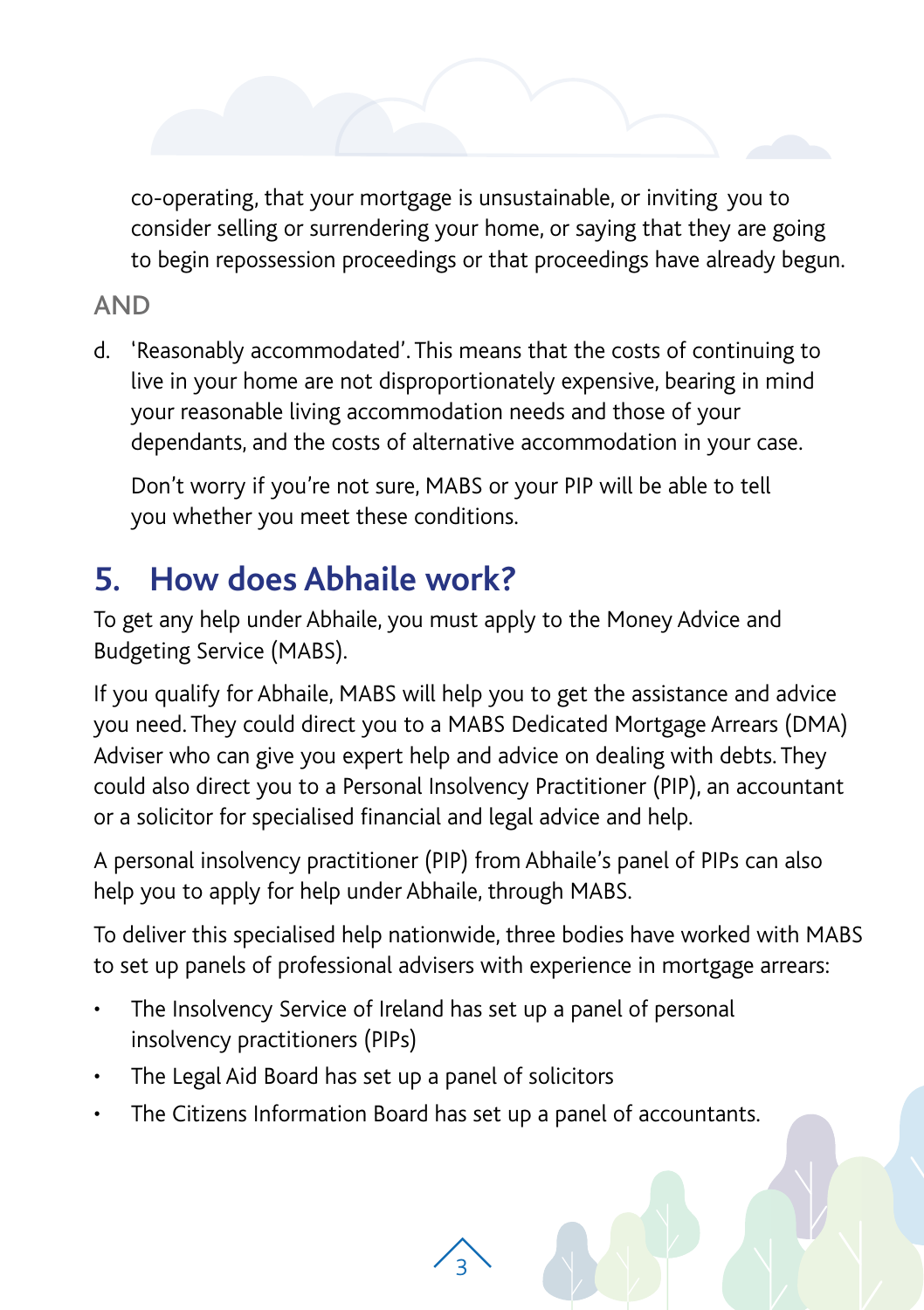# **6. How do I apply for Abhaile?**

To apply, you can:

Contact MABS (**0818 07 2000**) or your local MABS office (see **[www.m](http://www.mabs.ie)abs.ie** for details);

OR

Talk to a PIP on the Abhaile panel (see **[www.backontrack.ie](http://www.backontrack.ie)** for the list of panel PIPs).

MABS or your PIP will help you with your application.

## **7. What are the next steps?**

- a. MABS or your PIP will help you work out if you qualify for Abhaile – the conditions are listed on page 2.
- b. MABS will direct you to a MABS adviser, a PIP or an accountant for financial advice, depending on which is most suited to your situation.

It's important to note that you don't need a voucher to get advice from a MABS adviser. If directing you to a PIP or an accountant, MABS will give you a voucher to obtain this financial advice.

- c. You choose your preferred PIP or accountant from the relevant Abhaile panel (see **[www.mabs.ie/abhaile](http://www.mabs.ie/abhaile)** for the lists of Abhaile panel members and more information). The PIP or accountant will give you the advice service (as set out below), in return for the voucher. You must get financial advice first, before seeking legal advice.
- d. To receive free advice and help under Abhaile, you must agree to give a full, honest and complete picture of your financial situation to your financial adviser, so that they can prepare a written Financial Statement describing your financial circumstances (this is called a 'Standard Financial Statement (SFS) or a 'Prescribed Financial Statement' (PFS)).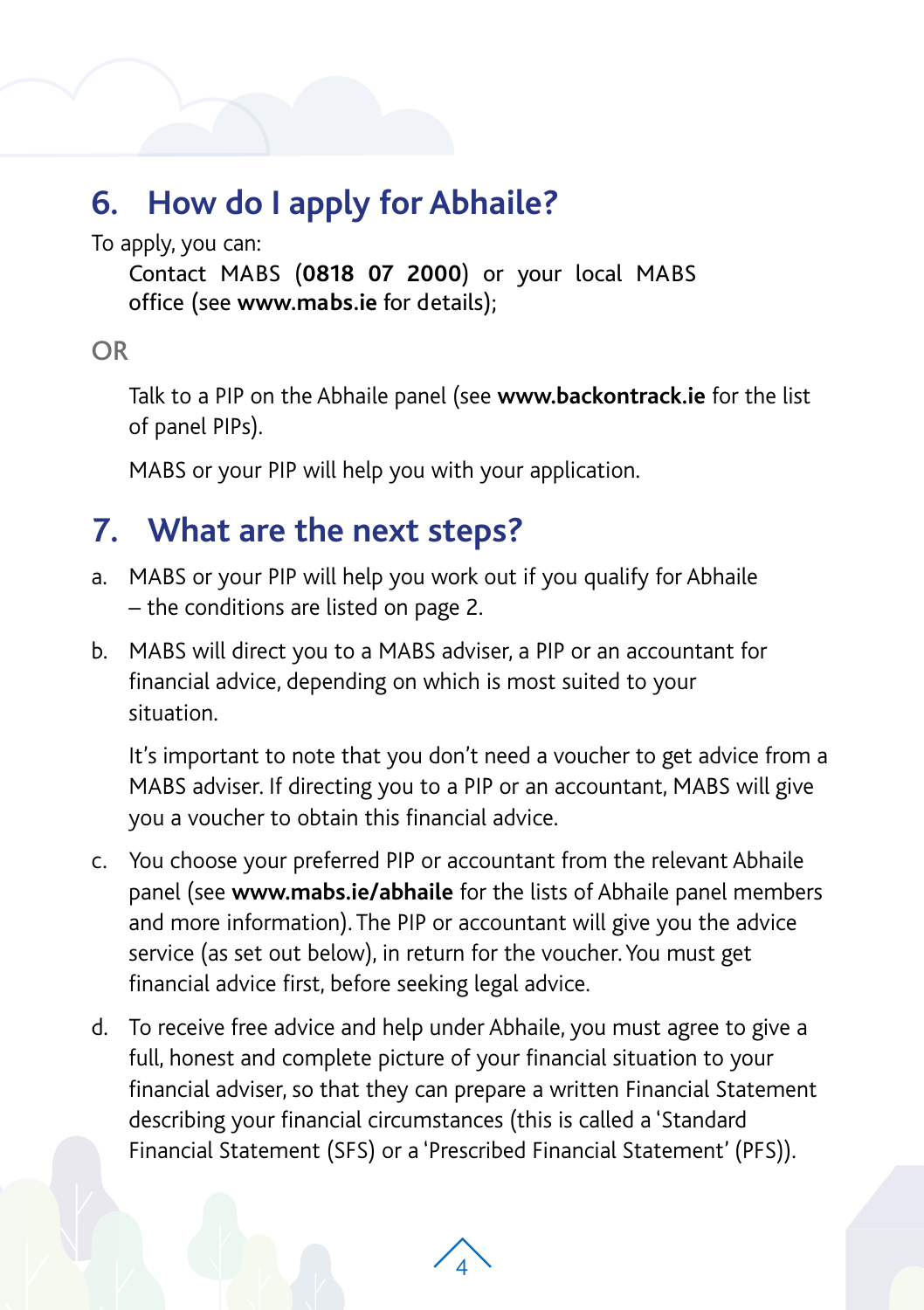This is necessary so that you can get the best help available.

- e. You will be asked to agree that this financial statement, and all other information that is relevant to your mortgage arrears, can be shared between the bodies and advisers working to help you under the scheme. This is necessary so that anyone advising you under the service has a full picture of your situation before giving you advice. For this reason, as part of your application for Abhaile you will be asked to sign Abhaile's Data Processing and Sharing Consent ('borrower consent' – see Section 10 on page 12).
- f. After you have received financial advice, MABS can give you a voucher for legal advice, if it is needed. You choose your preferred solicitor from the Abhaile panel (MABS or your PIP will give you the list). The solicitor will give you the consultation service (as set out below), in return for the legal advice voucher.
- g. Remember: if you are meeting any adviser under Abhaile, they will need to have a copy of the most recent financial statement that has been prepared by MABS or your PIP, and a copy of any written financial or legal advice you have already received. Your MABS adviser or your PIP can send this to your accountant or solicitor for you, or you can bring it with you when you meet them.
- h. It is expected that you should have received financial advice under Abhaile, and seen a consultation solicitor, before you ask for the Duty Solicitor Service (as set out below). However, if you are already involved in repossession proceedings and your case is due in Court, a duty solicitor may be able to give you some help, provided you have already talked to MABS and applied for Abhaile. Contact MABS immediately, if you have not already done so.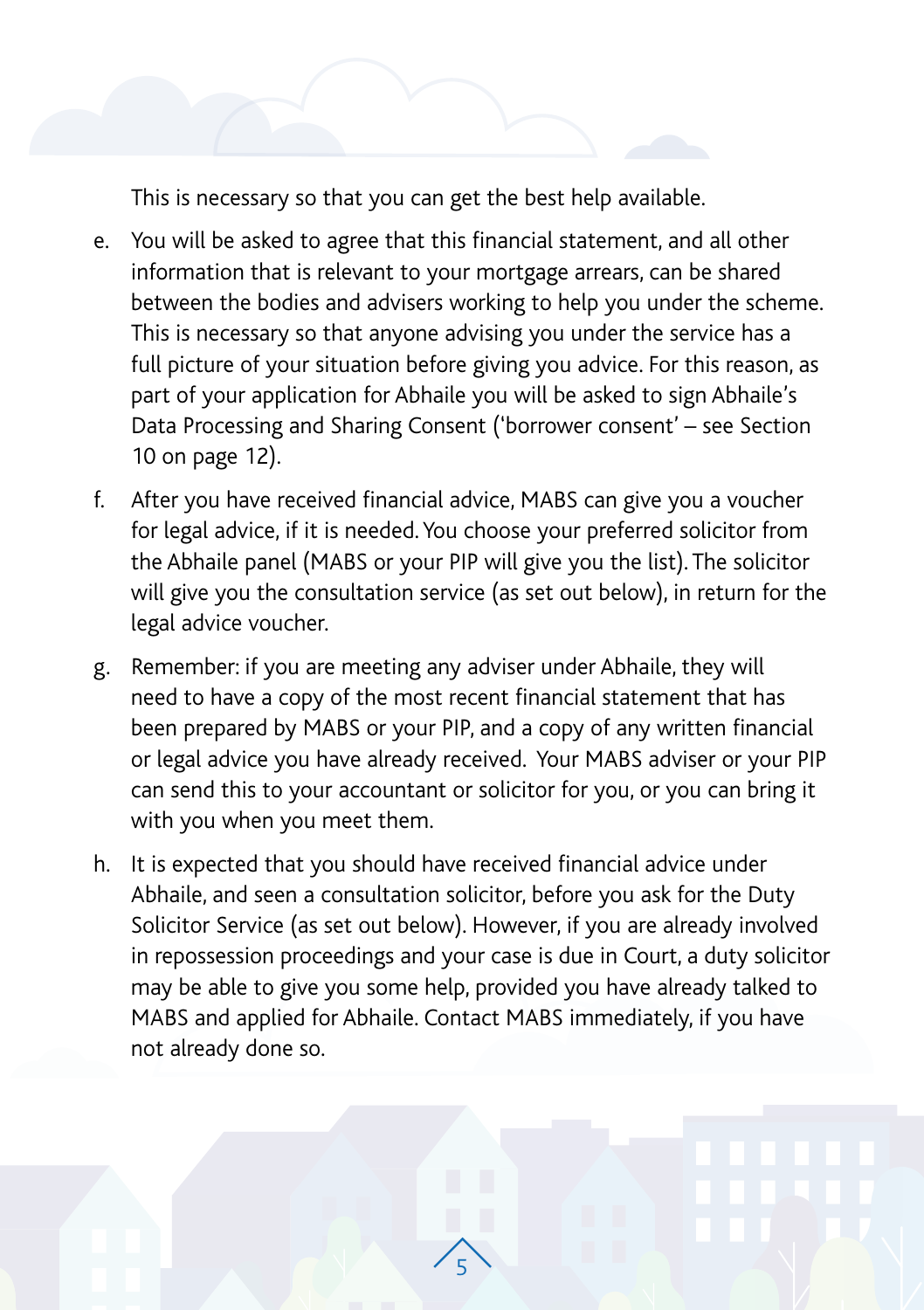# **8. How long will my voucher last?**

You should use your voucher **as soon as possible**, and not later than three months after the date of issue. Remember to bring your voucher with you when you meet your financial or legal adviser.

## **9. What sort of free advice and help can I get?**

If you qualify under Abhaile, it can provide you with financial advice and help, and (as needed) legal advice and help. There are seven services available, depending on your personal financial and legal situation. MABS will direct you to the most relevant service for you.

#### **The three financial services are:**

- The PIP Service
- The MABS DMA Service
- The Accountant Service

#### **The three legal services are:**

- The Consultation Solicitor Service
- The Duty Solicitor Service
- The Personal Insolvency Court Review Service

#### and:

The MARS Court Mentor Service

These are explained in detail on the following pages.

#### The PIP Service

If you wish to explore your options under insolvency legislation, you can get advice from a PIP on the Abhaile panel. PIPs are experts in debt advice and personal insolvency solutions, and can also give financial advice on bankruptcy.

Your PIP will carry out a full assessment of your financial situation, explain all the available options, and most importantly give you written advice on the best option for you to deal with your mortgage arrears. To do this, your PIP will have to prepare a statement of your financial situation called a 'Prescribed Financial Statement' (PFS).

6

Even if you have already been served with notification of repossession proceedings, the PIP may, in some circumstances, be able to help you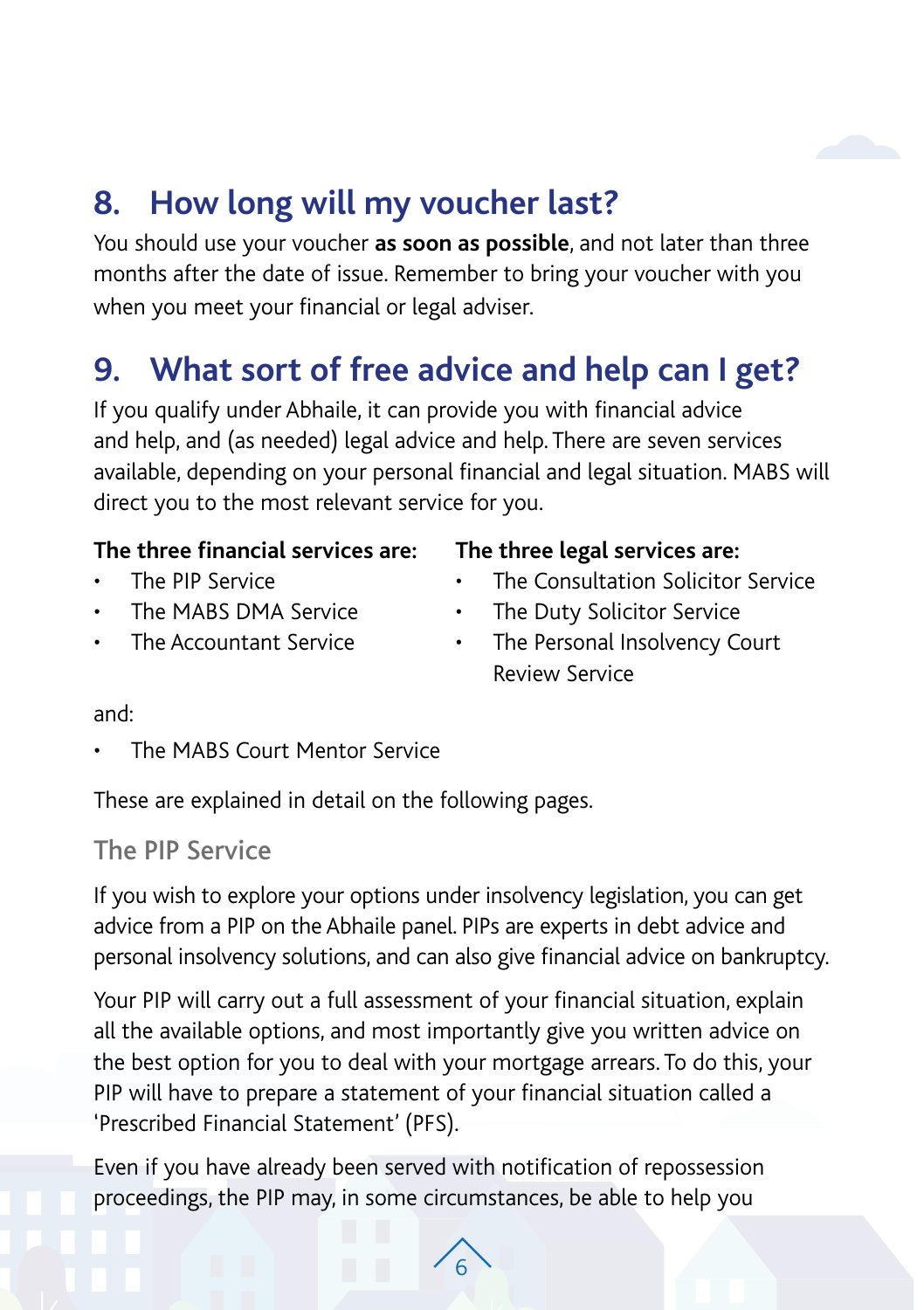put in place an arrangement that will allow you to keep your home. See **[www.backontrack.ie](http://www.backontrack.ie)** for more information.

If your PIP advises that your best option is personal insolvency, they will help you in taking the next steps.

### The MABS DMA Service

The MABS Dedicated Mortgage Arrears (DMA) Adviser provides a free, independent, confidential and non-judgmental mortgage arrears advice service. The DMA will help clients deal with problem debt arising from mortgage arrears. They will help clients become financially independent in the long term and are available nationwide.

### The Accountant Service

If your case involves complicated financial issues, MABS may direct you to an accountant for financial advice. To get free advice from an accountant under Abhaile, you will need to first work with a MABS Adviser and complete a Mortgage Arrears Resolution Process Standard Financial Statement (MARP SFS). Your accountant will need a copy of this statement in order to give you financial advice.

The voucher will entitle you to a consultation with an accountant from the Abhaile panel, who will advise you on any financial issues relating to your mortgage arrears and provide written advice to you about these. Even if you have already been served with repossession proceedings the accountant may, in some circumstances, be able to assist you to find a solution, without going to Court.

## The Consultation Solicitor Service

After you have received financial advice under Abhaile from a PIP, MABS adviser or accountant – and if your case raises legal issues or you have received notification of repossession proceedings – you may be advised to see a solicitor from the Abhaile panel. Your financial adviser can apply to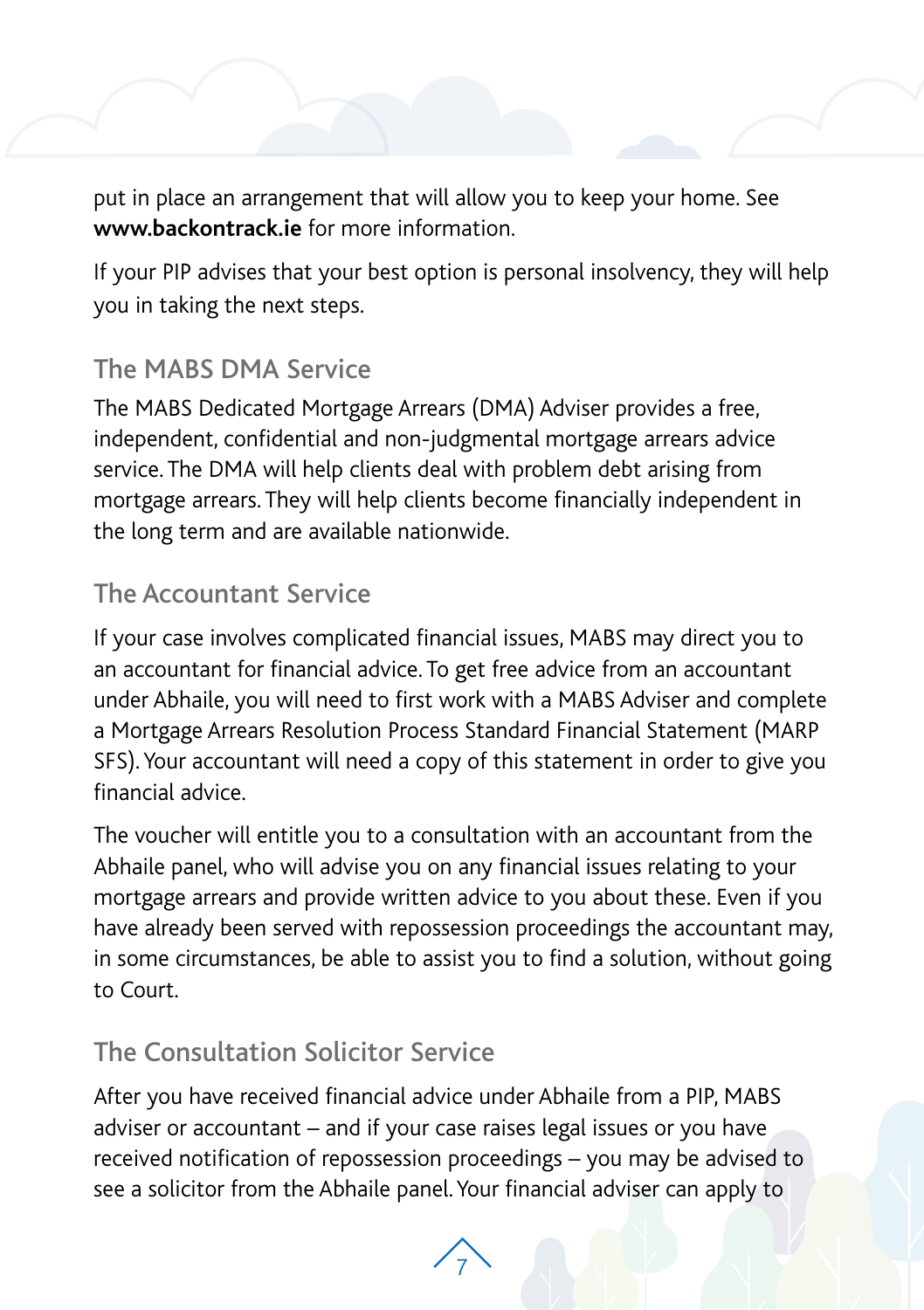MABS for a legal advice voucher. MABS or your PIP may also direct you to a consultation solicitor for legal advice.

To get free advice from a solicitor under Abhaile, you will need to already be working with a MABS Adviser and have completed a MARP Standard Financial Statement (MARP SFS), or with a PIP and have completed a Prescribed Financial Statement (PFS). Your solicitor will need a copy of this statement in order to give you legal advice.

You choose your solicitor from the Abhaile panel, subject to availability. The legal advice voucher will entitle you to a face-to-face consultation with a solicitor, who will explain your legal situation, and advise you on any legal issues relating to your mortgage arrears. They will also confirm that advice to you in writing.

If you have already been served with notification of repossession proceedings, the consultation solicitor may, in some circumstances, be able to assist you to find a solution without going to Court.

### The Duty Solicitor Service

If you are facing Circuit Court repossession proceedings against your home due to mortgage arrears, you may be able to get some help at Court from the Duty Solicitor. The Duty Solicitor is a solicitor from the Abhaile solicitor panel, who will normally be on duty at a Circuit Court on the date where the Court is due to deal with repossession cases.

Normally, before getting help from the duty solicitor, you should already have your written financial advice under Abhaile and should have seen your consultation solicitor, who will have advised you on the repossession proceedings. This will allow the duty solicitor to help you more effectively.

**IMPORTANT: If your mortgage lender has already sent you Court proceedings against your home, and you haven't yet applied for Abhaile, you should contact MABS as soon as possible (0818 07 2000).A duty solicitor may still be able to give you some limited help at Court, but only if you have already talked to MABS.**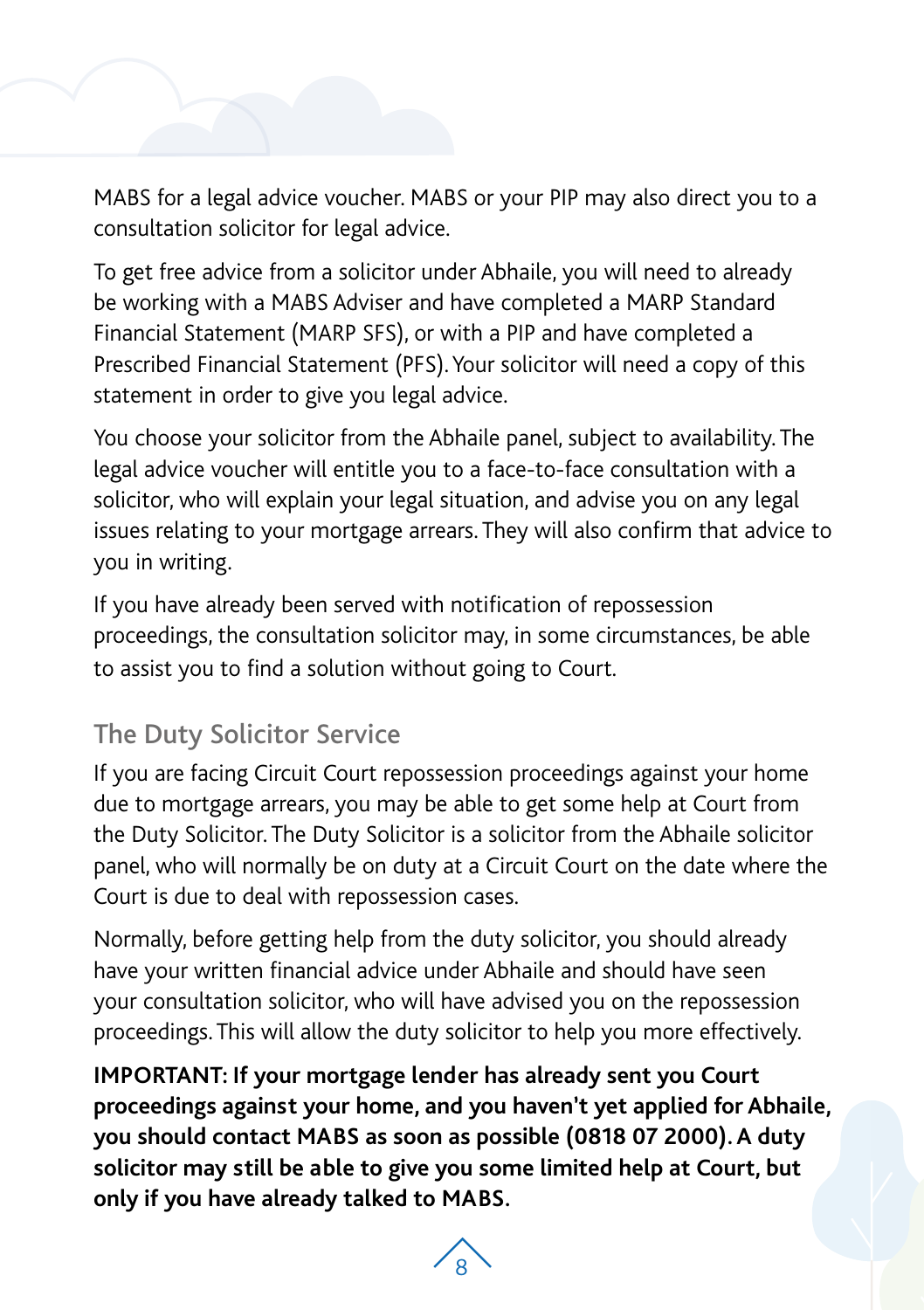(MABS Advisers known as court mentors are also in attendance at Circuit Court repossession hearings. They can provide you with information and support, but they cannot provide any legal advice or speak for you in Court.)

#### What can I expect from the Duty Solicitor?

The Duty Solicitor Service is a limited service to provide advice and help to you in the courthouse. Your consultation solicitor will explain this in more detail.

The Duty Solicitor cannot act as your legal aid solicitor, or defend the repossession proceedings on your behalf, as that is not covered by Abhaile (see below).

The Duty Solicitor may be able to speak for you in Court, to explain what steps you are taking to try and deal with your mortgage arrears. The Duty Solicitor may also be able to explain to you what is happening in the proceedings.

The Duty Solicitor is best able to help you if you applied to Abhaile in good time, and you have already seen a consultation solicitor. If you have not yet seen a consultation solicitor, but have applied to Abhaile and talked to MABS, the Duty Solicitor may be able to provide some help, but it will be more limited.

You cannot choose your Duty Solicitor. Your Duty Solicitor will be the panel solicitor who has been assigned under Abhaile to be present at the Court on the day.

Your Duty Solicitor will also be the Duty Solicitor for other Abhaile borrowers whose repossession cases are listed on that day, so may have a number of cases to attend to. Make sure you are at Court one hour before the time shown on the Court papers, and ask for the MABS Court Mentor when you arrive.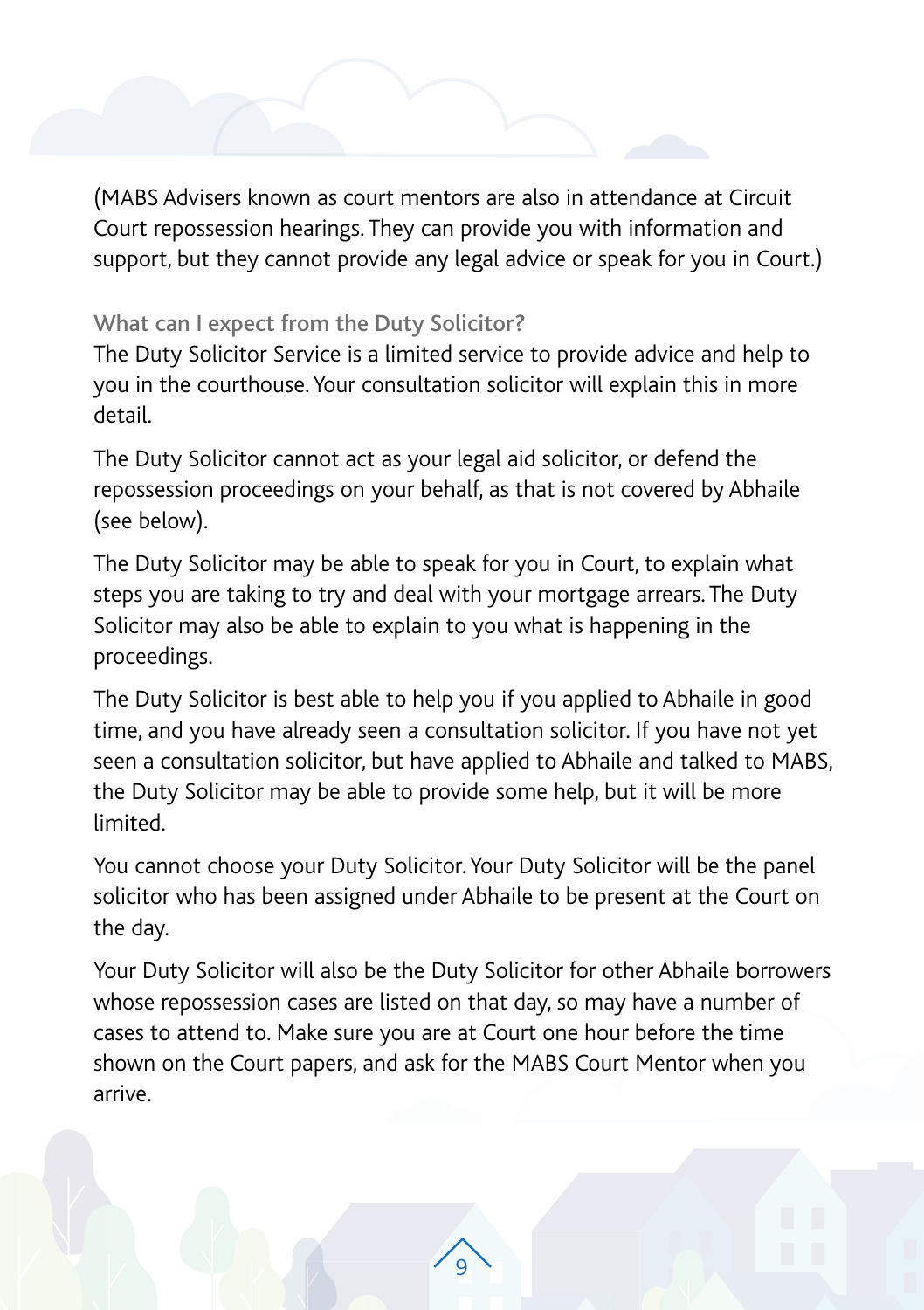What if I want to defend the repossession proceedings on my home? Abhaile does **not** cover legal aid for defending repossession proceedings.

If you are in mortgage arrears, your lender will normally have a legal right to seek to take back your home, and you may not have a valid legal defence to prevent repossession. Your consultation solicitor will advise you about this.

In a small number of situations, you may have a valid legal defence to repossession, but this applies to relatively few cases. If you do have a valid legal defence and want to apply for legal aid, you will have to apply for that separately, to the Legal Aid Board, and different conditions may apply. Your consultation solicitor can explain this to you.

Remember that, depending on your situation and the amount of arrears, your financial adviser under Abhaile may be able to propose a solution which will prevent repossession of your home, or negotiate a better deal for you with your lender. **The sooner you talk to MABS or a PIP, the better your chances are.**

### The Personal Insolvency Court Review Service

You will only need this service if you have already worked with a PIP, have proposed a Personal Insolvency Arrangement (PIA) to your creditors, and your creditors have refused your proposal although your PIP considers it fair and reasonable to all concerned.

In this situation, you can consider asking the Courts to review your PIA proposal. If the Court agrees that the proposal is overall fair and reasonable, using the criteria set out in section 115A of the Personal Insolvency Acts, it can impose the proposal on your creditors.

Under the Personal Insolvency Court Review Service, the Legal Aid Board (**www. legalaidboard.ie**) agrees to provide you with legal representation by a solicitor and barrister to make the Court review application, as part of their Civil Legal Aid service.

**Your PIP must certify to the Legal Aid Board that you are eligible for the Court Review Service under Abhaile. You may be eligible if:**

 $\overline{10}$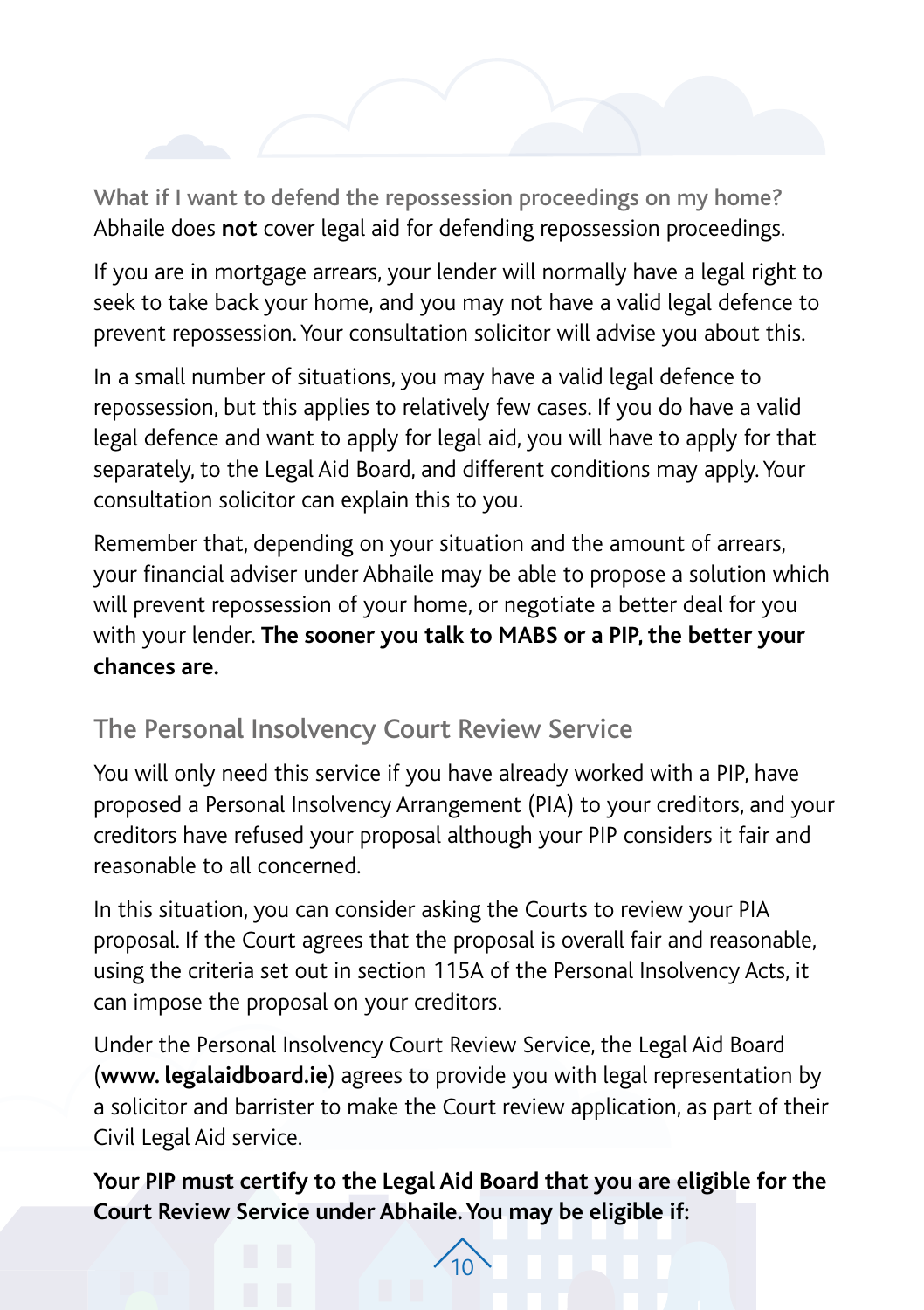Your PIP has already made a proposal for a Personal Insolvency Arrangement (PIA) on your behalf, and all the following 4 conditions apply:

- That PIA proposal includes a mortgage or other debt secured on your home which was in arrears on 1 January 2015 (or, if you were in arrears before that date, you entered into an alternative repayment arrangement with the secured creditor concerned, but remain insolvent)
- That proposal has been rejected by your creditor(s)
- Your PIP certifies that you have reasonable grounds to apply for a Court review of that refusal, under section 115A(9) of the Personal Insolvency Acts
- You are 'reasonably accommodated'; this means that the costs of continuing to live in your home are not disproportionately large, bearing in mind your reasonable living accommodation needs and those of your dependants, and the costs of alternative accommodation in your case.

## How do I apply for the Personal Insolvency Court Review Service?

Remember, your PIP can explain all of this to you. If your PIP informs you that you are eligible, and you want to apply for the Court Review Service, your PIP will help you to make the application.

You must have an Abhaile Number from MABS. If you don't already have one, your PIP will apply to MABS to request one for you, certifying that you are eligible for Abhaile. (For this Service, you do not need a voucher.)

Your PIP will then apply to the Legal Aid Board for a Legal Aid Certificate under the Civil Legal Aid rules. Your PIP must provide the following:

- **1.** Your MABS Abhaile Number
- **2.** Certification that you are eligible and in particular that you have reasonable grounds to apply for a Court review

11

**3.** A copy of your refused PIA proposal.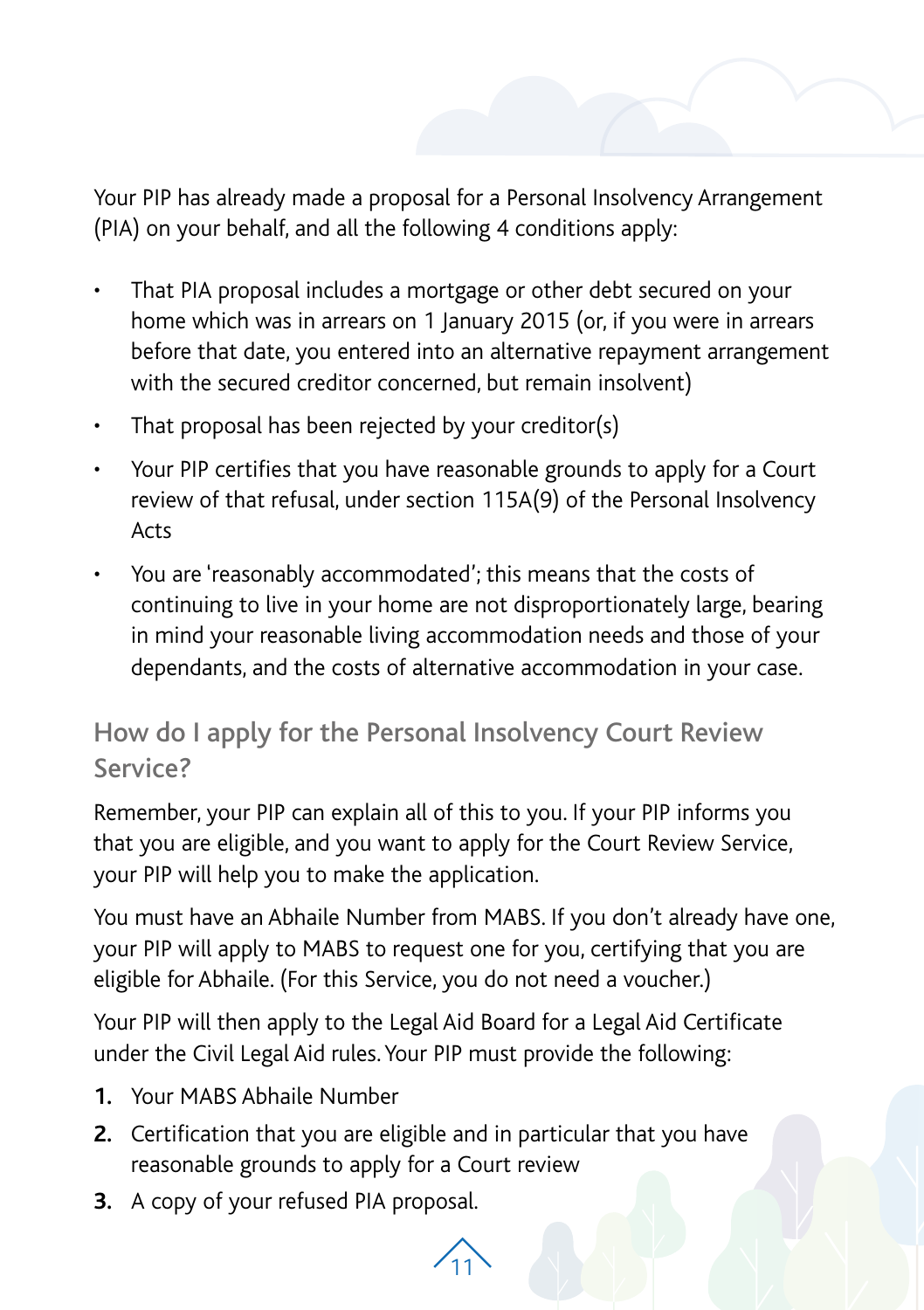#### Is there a time limit to apply for the Personal Insolvency Court Review Service?

Under the Personal Insolvency Acts, if you want to apply to Court for a review you must do so no later than 14 days after your creditors notify your PIP of their decision to refuse your PIA proposal. There is no provision for this time limit to be extended.

You do not have to apply for, or obtain, legal aid within those 14 days. However, you may want to know as early as possible whether you can obtain legal aid.

The Legal Aid Board is aware of the time limit for seeking the Court review, and will decide quickly on any completed application for legal aid.

#### The Legal Aid Board has granted legal aid in my case, what happens now?

You and your PIP can select a solicitor from the Abhaile solicitors' panel to act on your behalf. The Legal Aid Board will normally also cover the cost of a barrister and any essential witness expenses.

### The MABS Court Mentor Service

If you are attending a repossession hearing before the County Registrar in the Circuit Court, A MABS Court Mentor will be present to help you understand what is happening. They will also explain what supports are available to you and, if you wish, refer you to a local MABS service for support with your mortgage arrears.

# **10. Data Processing and Sharing under Abhaile**

a. How will my personal data be treated under Abhaile?

You will be asked for full details of your finances. This will include the extent of your debts and home mortgage arrears and any other personal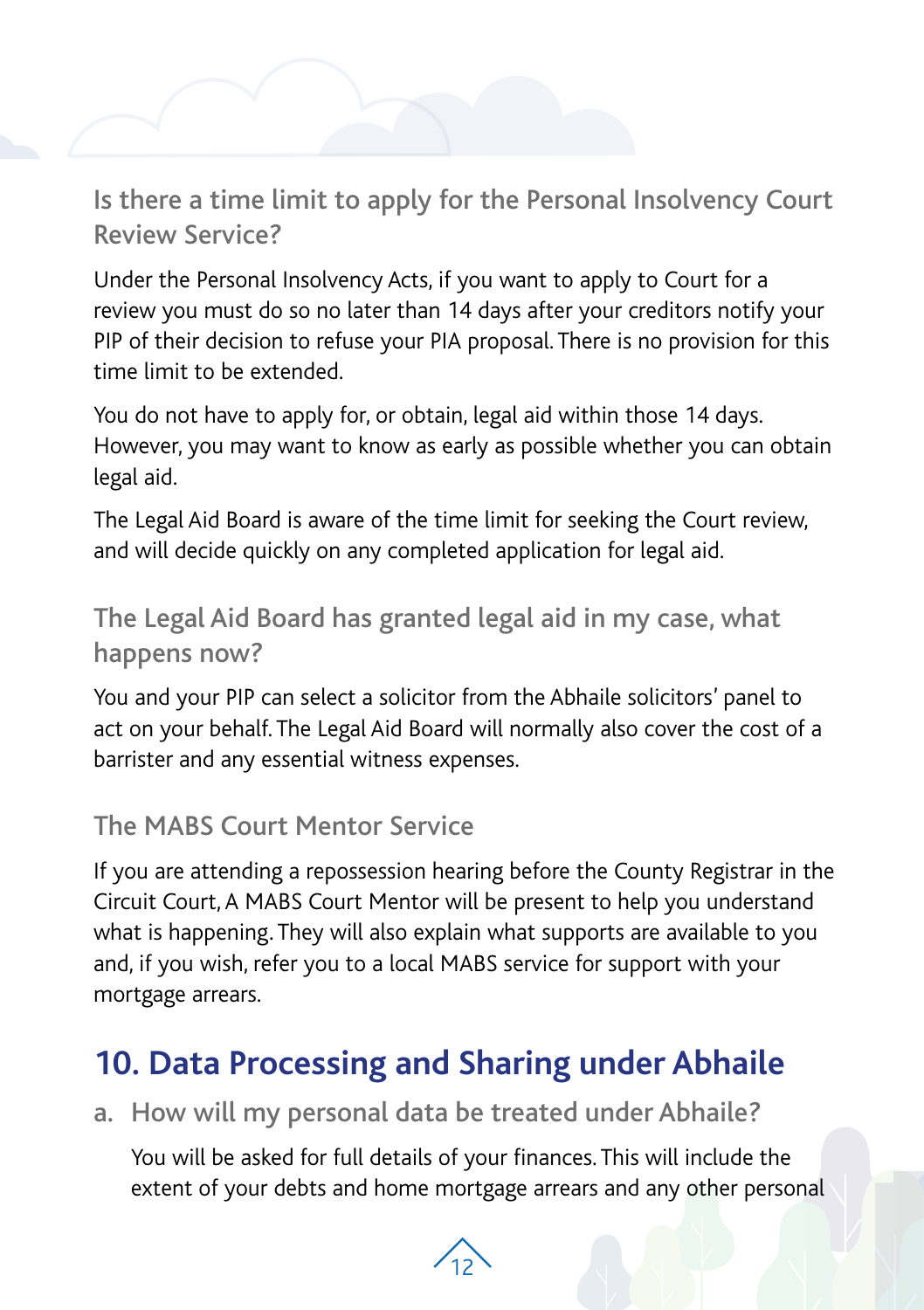data which is needed for a comprehensive view of your financial situation (and, where relevant, of your legal situation). This might include some information about your medical situation or personal relationship (which is called 'sensitive personal data\* ') –for example, if you lost income through illness, or if you are separated from a partner who also signed the mortgage on your home.

This personal data will be treated in accordance with the law, including EU and Irish data protection law, the Data Protection Act 2018, the Data Sharing and Governance Act, GDPR, the Personal Insolvency Acts, the Bankruptcy Acts and the Civil Legal Aid Acts.

 Your personal data will only be processed (used) for the purposes of Abhaile and to try to find solutions as agreed with you.

b. How will my data be processed within Abhaile?

Your data may be processed (used) in two ways.

First, for administrative purposes, some of your data may be shared between, and used by, the bodies working within Abhaile (including their staff and employees). These bodies are: the Money Advice and Budgeting Service (MABS), where applicable, the Insolvency Service of Ireland, the Legal Aid Board and the Citizens Information Board. They will only use your data for the purposes of Abhaile.

This is necessary:

- to check that you are eligible for free financial and legal advice and aid under Abhaile
- to measure how effectively Abhaile is working to help borrowers using it. (Where data is shared within Abhaile for these statistical or monitoring purposes, it will only be shared in a way which does not identify you.)

*\*Sensitive personal data is defined in article 9(1) of the GDPR as: Personal data revealing racial or ethnic origin, political opinions,*  religious or philosophical beliefs, or trade union membership and the processing of genetic data, biometric data for the purposes of *uniquely identifying a natural person, data concerning health or data concerning a natural person's sex life of sexual orientation.*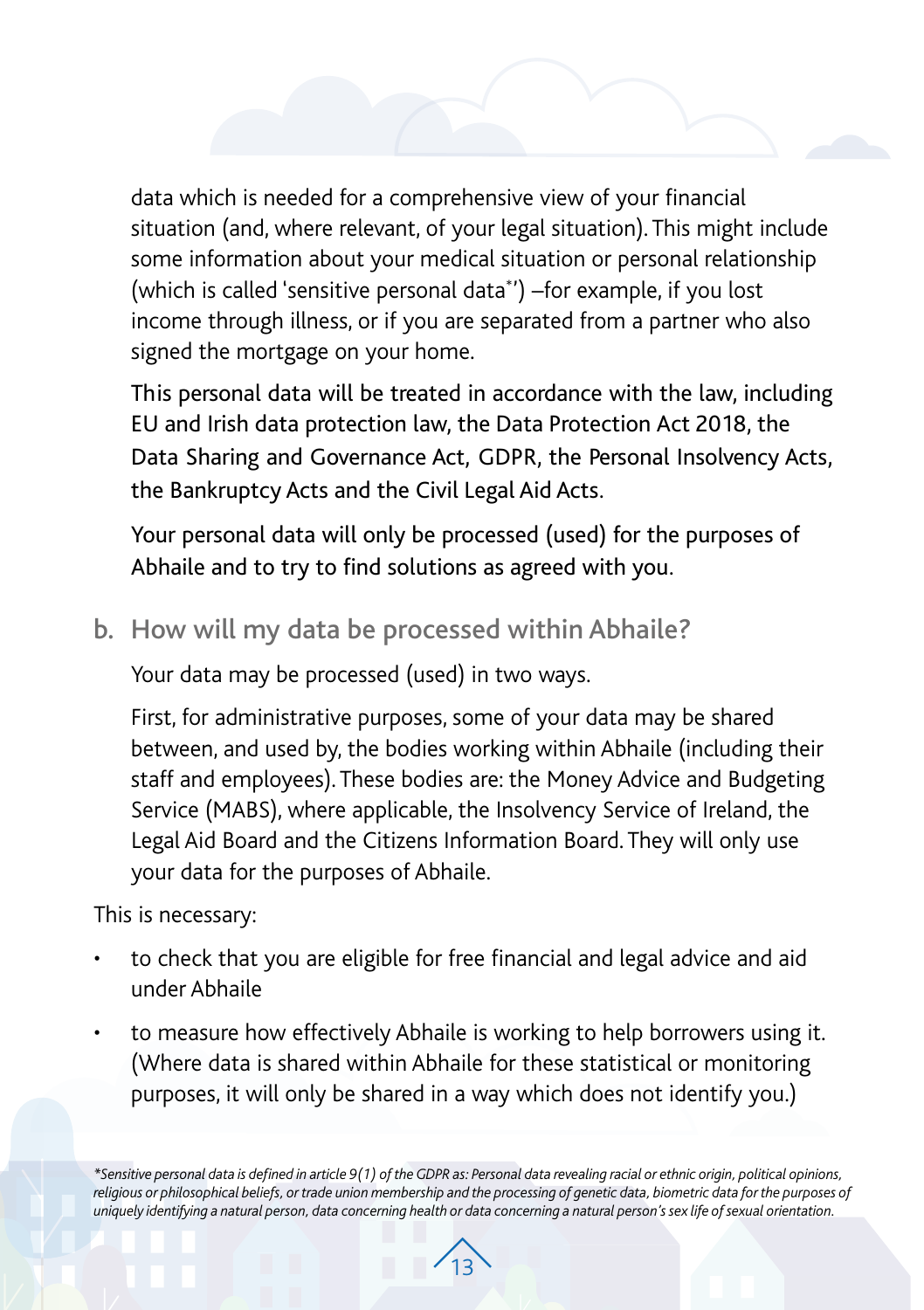Secondly, for advice purposes, more detailed data will be shared between the relevant advisers working with you. This will include your Standard Financial Statement or Prescribed Financial Statement and a copy of the written financial advice or legal advice provided to you.

The advisers are the MABS adviser, the Personal Insolvency Practitioner (PIP), the consultation solicitor, the duty solicitor and/or the accountant who are providing you with advice and assistance within Abhaile.

Sharing relevant data between the advisers working with you under Abhaile helps them to give you the best advice they can, without unnecessary duplication or delays.

Your data sharing consent also allows an adviser's relevant employees or staff to process your data, on his or her instructions, for the purposes of providing you with that advice and help.

### c. Will my data be given to any person or body outside Abhaile?

You will be asked when you apply for Abhaile to consent to your personal data being used and shared **only within** Abhaile.

Your personal data will **not** be provided to any body or person outside Abhaile, unless you give an additional written agreement to that being done. Two examples of this are:

- Your adviser (the MABS adviser, PIP, consultation solicitor, duty solicitor or accountant, advising or helping you under Abhaile) may need to share your Standard Financial Statement or Prescribed Financial Statement with your creditors, in order to negotiate with them on your behalf. This can only be done if you give an additional written agreement.
- If you are involved in court proceedings and/or if you decide to take up some types of debt solution, there may be a legal requirement for your adviser to make public some of your personal information. Again, this can only be done if you give an additional written agreement.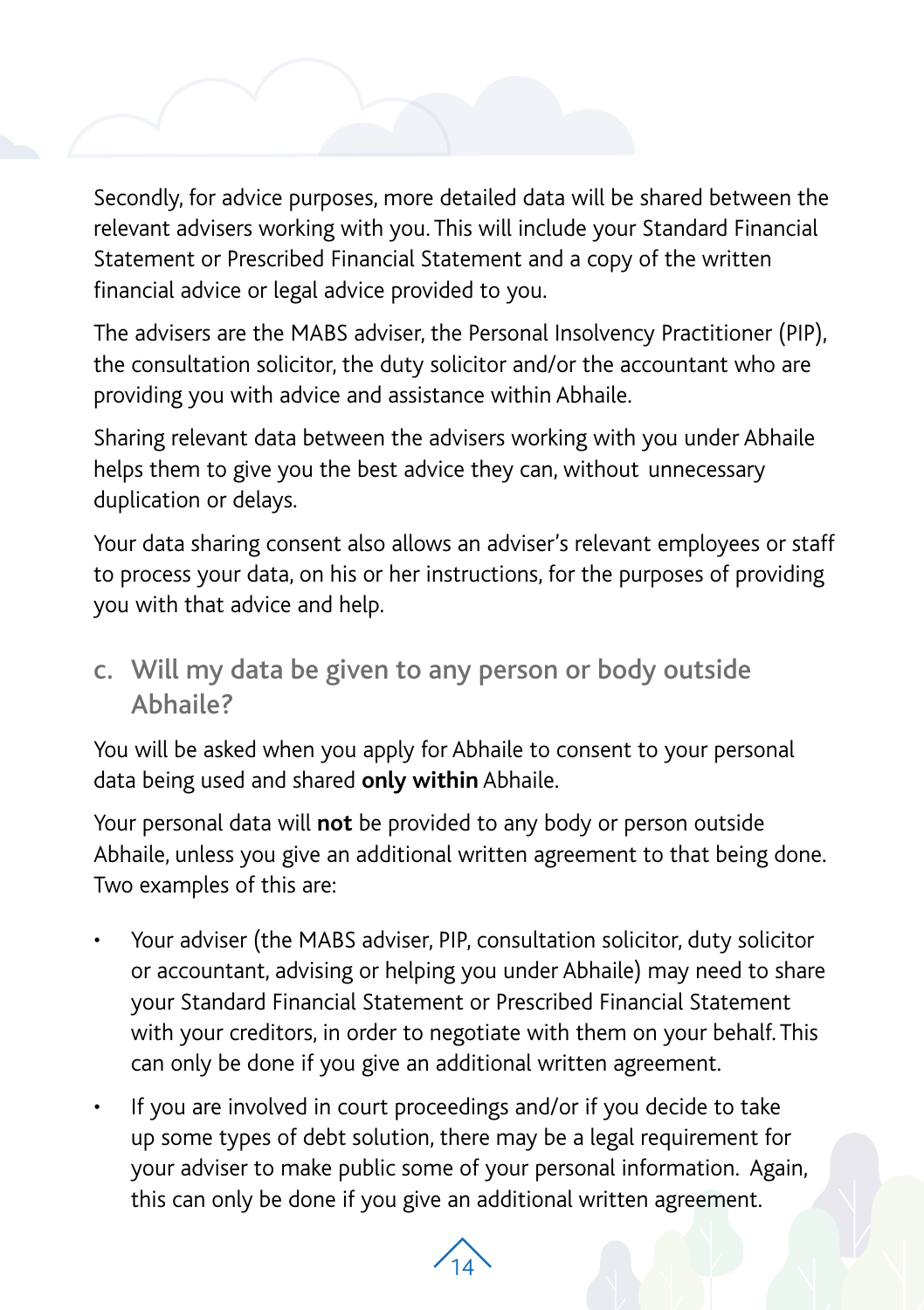## d. How long will my data be kept?

Any personal data of yours collected for the purposes of Abhaile will be deleted in line with the data protection n otice and retention policy of each service provid er or professional working under Abhaile subject to the relevant requirements and protections of GDPR and the Data Protection Act 2018. These policies are availa ble to view on the websites of each of the service providers. PIPs and Solicitors are required und er professional oversight regulations to keep client files securely for a minimum period of six years and seven years, respectively.

## e. Who will be responsible for my data under Abhaile?

The name and contact details of the Data Controller nominated by each of the bodies sharing data within the service will be published on that body's website.

## **11. Who is involved in Abhaile?**

Abhaile is jointly coordinated and funded by the Department of Justice and Equality and the Department of Employment Affairs and Social Protection.

MABS, the Insolvency Service of Ireland, the Citizens Information Board and the Legal Aid Board are working together to implement Abhaile.

MABS **[\(www.mabs.ie](http://www.mabs.ie))** the Money Advice and Budgeting Service, funded and supported by the Citizens Information Board, is a free, independent and confidential service for people who are in debt or at risk of getting into debt. MABS has offices at over 60 locations nationwide and has a Helpline 0818 07 2000, Monday to Friday from 9am to 8pm.

MABS has a role in providing direct support and advice to homeowners in mortgage arrears and directing them to free advice under Abhaile.

The Insolvency Service of Ireland (ISI) **([www.backontrack.ie](http://www.backontrack.ie))** is an independent government body set up to help tackle personal debt problems. The ISI has a range of debt solutions, including a regulated network of qualified professionals, which can help you to restructure and even write off debt that you cannot repay.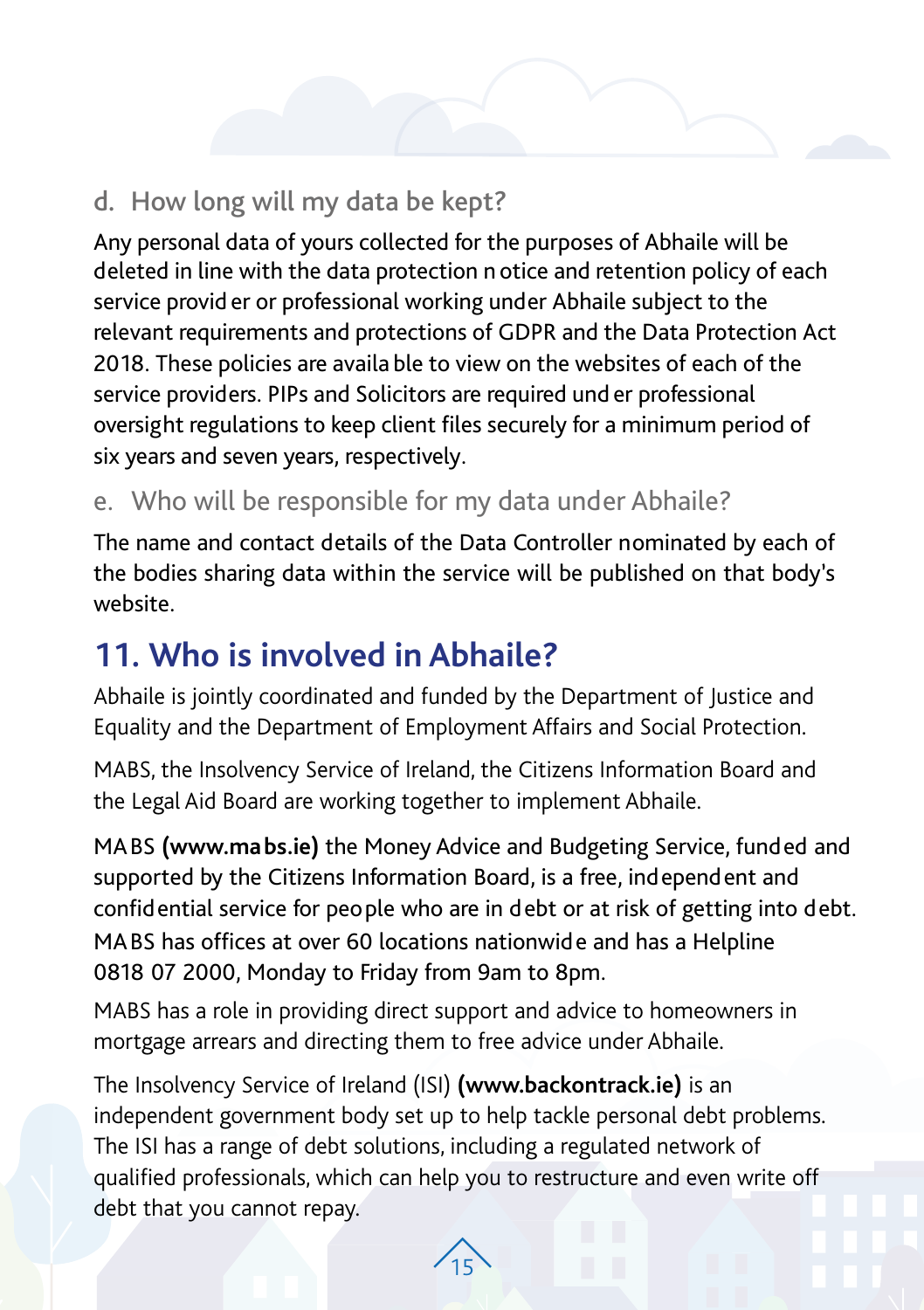The Legal Aid Board **[\(www.legalaidboard.ie](http://www.legalaidboard.ie))** provides civil legal aid and advice to people who cannot afford a solicitor. The Legal Aid Board has set up a panel of solicitors to provide free advice to homeowners in mortgage arrears under Abhaile.

## **12. What should I do next?**

If you think you are eligible or have any further questions about Abhaile, then contact MABS on 0818 07 2000, visit your local MABS office or your local PIP from the panel, information available on **[www.mabs.ie/abhail](http://www.mabs.ie/abhaile)e**

Remember, the sooner you engage or seek support, the better your chances of keeping your home and finding a solution to your financial difficulties.

#### **Please note:**

This booklet is provided as a plain language aid to explain the basic features of Abhaile. It does not constitute a legal interpretation of Abhaile, or legal advice on relevant legislation, and should not be relied on as such. Information accurate as of December 2021.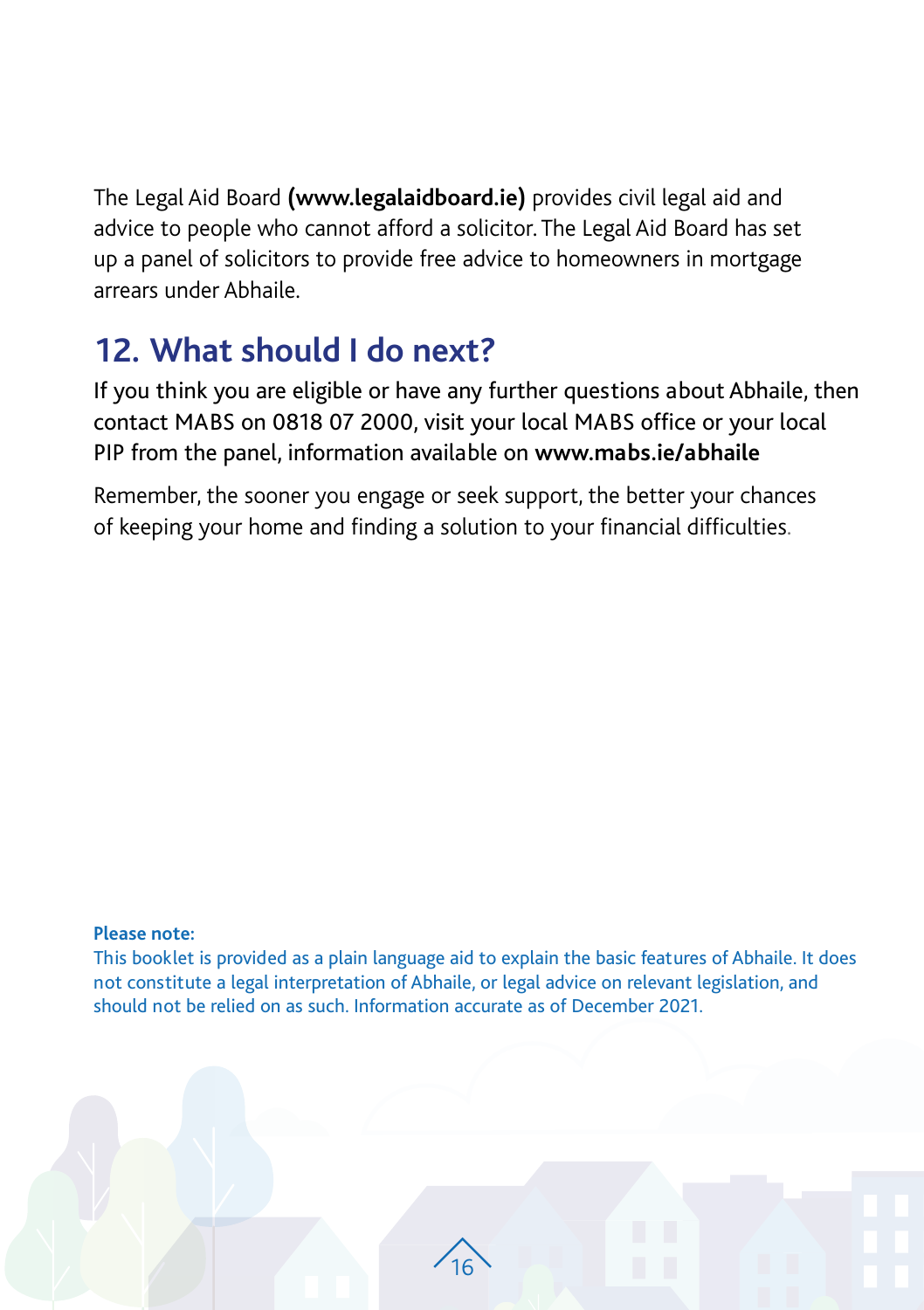# **Glossary of Terms**

| <b>PIP</b>        | Personal Insolvency Practitioner                                                                                                                                             |
|-------------------|------------------------------------------------------------------------------------------------------------------------------------------------------------------------------|
| <b>PIA</b>        | Personal Insolvency Arrangement                                                                                                                                              |
| <b>Insolvency</b> | This means that you are unable to pay your debts in full as<br>they fall due                                                                                                 |
|                   | Court Mentor A MABS staff member who assists you in court                                                                                                                    |
|                   | Duty Solicitor The Duty Solicitor may be able to speak for you in court to<br>explain the steps you are taking and offer a limited amount<br>of advice and help in court     |
| <b>SFS</b>        | <b>Standard Financial Statement</b>                                                                                                                                          |
| <b>PFS</b>        | <b>Prescribed Financial Statement</b>                                                                                                                                        |
| <b>DMA</b>        | <b>MABS Dedicated Mortgage Arrears Adviser</b>                                                                                                                               |
| <b>MA</b>         | <b>MABS Money Adviser</b>                                                                                                                                                    |
| <b>HELPLINE</b>   | <b>MABS national Helpline Adviser</b>                                                                                                                                        |
| <b>PPR</b>        | Principal Private Residence - your home                                                                                                                                      |
| <b>S115A</b>      | A specific section of the Personal Insolvency Act that allows<br>borrowers to seek an independent review by the courts of<br>their lenders refusal to accept a proposed PIA. |